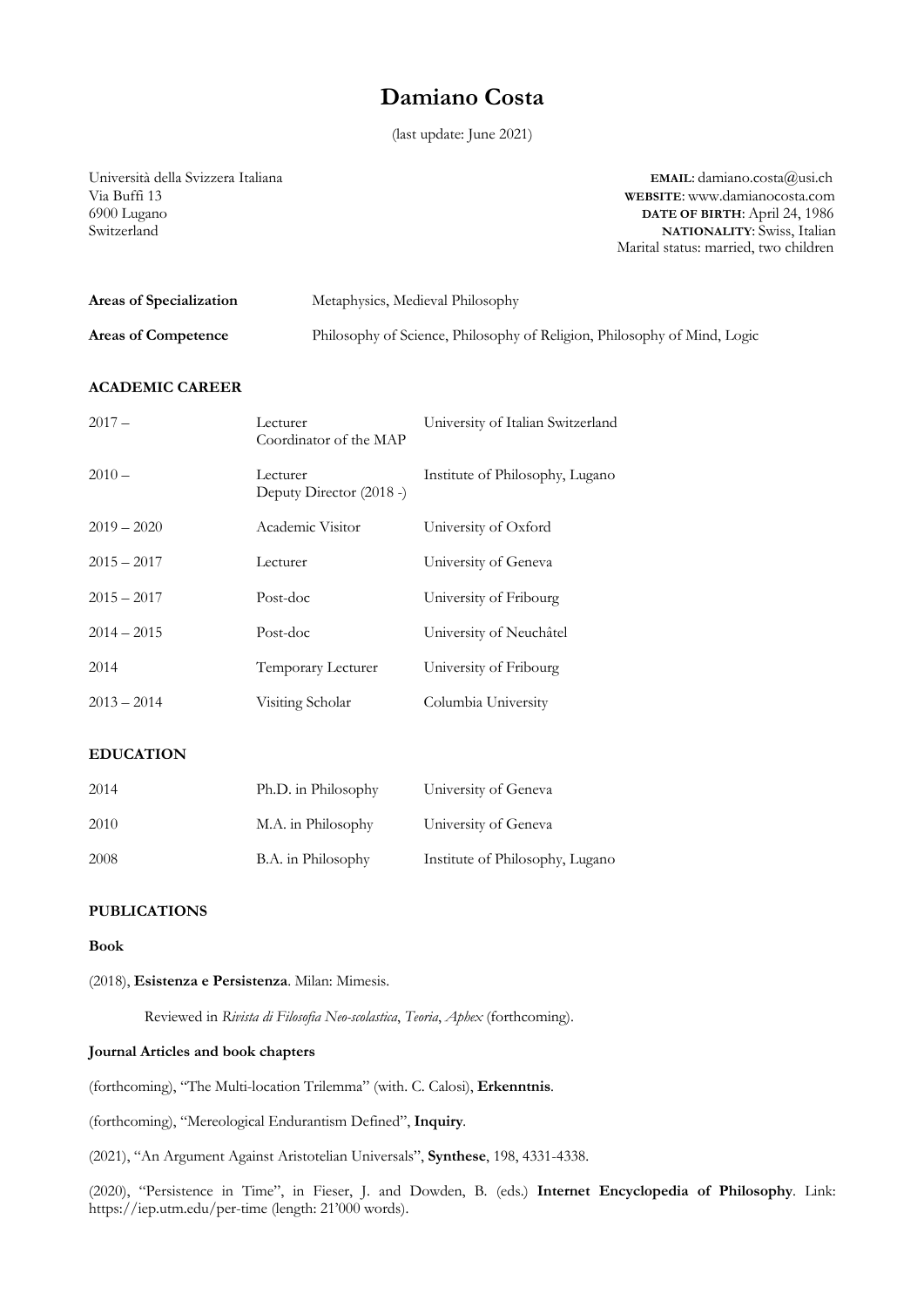(2020), "Aquinas on the Existence of the Future: A Response to Gili", **European Journal for Philosophy of Religion** 12(3), 225-235.

(2020), "Was Bonaventure a Four-dimensionalist?", **British Journal for the History of Philosophy**, 28(2), 393-404.

(2019), "Aquinas, Geach, and Existence", **European Journal for Philosophy of Religion** 11(3), 175-195.

(2018) reprint of (2017a) in M. Roques and F. Goubier (ed.), **The Instant of Change in Medieval Philosophy and Beyond**. Leiden: Brill.

(2017b) "The Transcendentist Theory of Persistence", **The Journal of Philosophy**, 114 (2), 57-75.

(2017a) "The Limit Decision Problem and Four-Dimensionalism", **Vivarium**, 55 (1-3), 199-216.

(2016b) "Relativity and Three Four-Dimensionalisms" (with C. Gilmore and C. Calosi), **Philosophy Compass**, 11:2, 102- 120.

(2016a) "In Defence of Transcendentism" (with A. Giordani), **Acta Analytica**, 31:2, 225-234.

(2015) "Multilocation: Fusions and Confusions" (with C. Calosi), **Philosophia**, 43, 25-33.

(2014) "Temporal Parts and Spatial Location", in A. Reboul (ed.), **Mind, Values and Metaphysics**, Berlin: Springer, 199- 207.

(2013) "From Times to Worlds and Back Again: A Transcendentist Theory of Persistence" (with A. Giordani), **Thought: A Journal of Philosophy**, 2:3 (2013), 210-220.

# **FELLOWSHIPS AND AWARDS**

| 2016-2019     | Research grant: project 'Quantities', involving two post-docs, led by K. Mulligan<br>funded by the Swiss National Science Foundation<br>230'000 CHF                                 |
|---------------|-------------------------------------------------------------------------------------------------------------------------------------------------------------------------------------|
| $2013 - 2014$ | Visiting Scholarship, Columbia University<br>funded by the Swiss National Science Foundation<br>70'000 CHF                                                                          |
| 2013          | <b>Humbert Award</b><br>graduate essay prize<br>funded by the University of Geneva<br>2'500 CHF                                                                                     |
| 2013          | <b>Philibert Collart Award</b><br>funded by the Genevan Academic Society<br>annually awarded to the top ranked Ph.D. project in Philosophy at the University of Geneva<br>5'000 CHF |
| $2010 - 2013$ | PhD Scholarship<br>funded by the Swiss National Science Foundation<br>funded through the research project "Essentialism and the Mind"<br>130'000 CHF                                |
| 2008          | <b>Reginaldus Award for Distinguished BA Theses</b><br>funded by the Reginaldus Foundation, Lugano<br>2'000 CHF                                                                     |

# **RESEARCH TALKS**

Since 2010, I have given more than 50 talks, in UK, USA, Canada, Germany, France, Spain, Italy, Switzerland, Belgium (# invited, \* selected):

1. # Priority Monism Revisited, University of Tuebingen colloquia in philosophy (11/2020)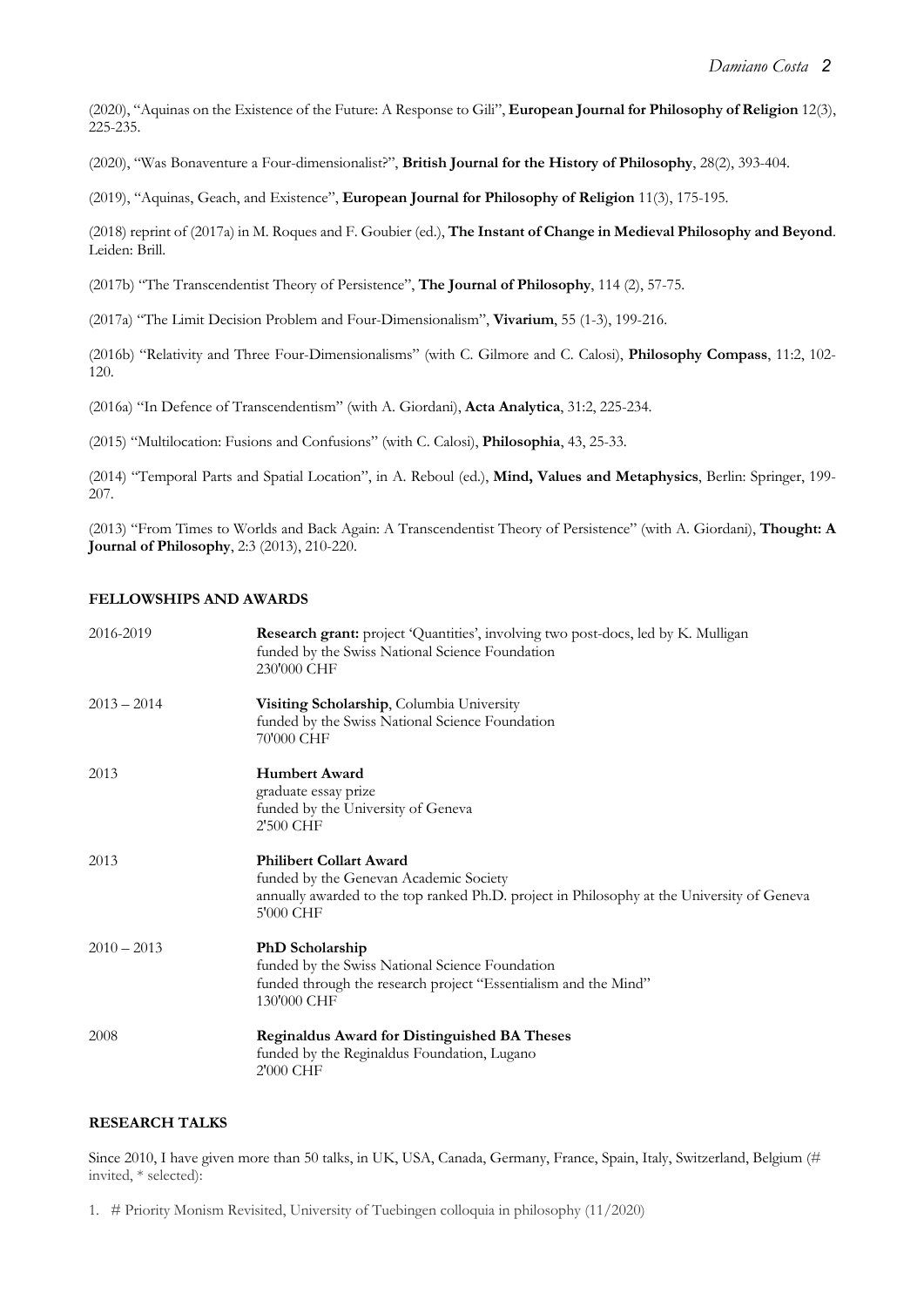- 2. # L'indispensabilità del Giudice [the indispensability of the judge], keynote talk at the Italian High Council of the Judiciary, Rome (6/2020, POSTPONED)
- 3. # Comments on Pasnau's "Medieval Modal Spaces", *The Virtual Medieval Colloquium 10* (5/2020)
- 4. # Non-relational theories of temporal existence, *From Logic and Metaphysics to Computer Science*, Palermo (6/2020)
- 5. # Here and There. The Logic of Multi-location, *3rd Lugano Venice workshop in Analytic Philosophy*, University of Venice (2/2020)
- 6. The Multilocation Dilemma (with C. Calosi), *Society for the Metaphysics of Science Annual Meeting 2019*, University of Toronto (11/2019)
- 7. # Relativity and the Afterlife, *13th meeting of the British Society for Philosophy of Religion*, University of Oxford (9/2019)
- 8. # "The Same but Different", *2nd Venice Meeting in Analytic Philosophy*, University of Venice (7/2019)
- 9. # Relativity and Four-Dimensionalism, Catholic University of Milan (5/2019)
- 10. # Relativity and Four-Dimensionalism, University of Padua (5/2019)
- 11. # Is Four-dimensionalism Intelligible? University of Padua (5/2019)
- 12. # Is Four-dimensionalism Intelligible? Corpus Christi College, Oxford (11/2018)
- 13. # Was Bonaventure a Four-Dimensionalist?, XXth Meeting of the Medieval Philosophy Network in the UK, University of London, London (11/2018)
- 14. # Persistence revisited, San Raffaele University, Milan (6/2018)
- 15. # Presentism and Truth-making, *Existence and experience*, Bergamo (5/2018)
- 16. # The Connective View of Temporal Existence, *Ontoformat*, Milan (5/2018)
- 17. # The Connective View of Temporal Existence, *Relations*, Manchester (3/2018)
- 18. The Connective View of Temporal Existence, *The Analogy of Being*, Ligerz (3/2018)
- 19. # The Connective View of Temporal Existence, *Time after time*, Bonn (2/2018)
- 20. Comments on Rosenkranz's "The Logic of Justification", *Metaphysics sans phrase: 10 years of eidos*, Geneva (11/2017)
- 21. # Six Ways of Being in Time, *Powers and Change*, Oxford (3/2017)
- 22. Six Ways of Being in Time, *Exre colloquia*, Fribourg (3/2017)
- 23. # Six Ways of Being in Time, *Quodlibeta*, Geneva (3/2017)
- 24. # Metaphysical Superdetermination (with A. Giordani), *Objects, Qualities, Structures*, Bergamo (1/2017)
- 25. Some metaphysical consequences of Relativity Theory, *Gandria workshop*, Lugano (12/2016)
- 26. Metaphysical Superdetermination (with A. Giordani), *Gandria workshop*, Lugano (12/2016)
- 27. Comments on Jiri Benovsky's « How to survive eliminativism », *Eliminativism*, Ovronnaz (7/2016)
- 28. # Existence at a time, Institut Jean Nicod, Paris (5/2016)
- 29. Emergence does not entail priority monism, *Monism*, Institut Jean Nicod, Paris (5/2016)
- 30. # The Limit Decision Problem and Four-dimensionalism, *Limit Decision Problem : Medieval and Contemporary Perspectives*, Humboldt University, Berlin (11/2015)
- 31. Comments on Kris McDaniel's « Modes of Instantiation », *The Metaphysics of Properties and Relations*, Bergamo (7/2015)
- 32. # Being in Time, Catholic University of Milan, Italy (6/2015)
- 33. Endurantism and the Grounds of Existence, *Truth and Grounds*, Mount Truth, Switzerland (5/2015)
- 34. # Special Relativity and Immortality, *Phileas Lectures*, Geneva (11/2014)
- 35. Fine on existence and location, *Objections to Fine*, Varano Borghi (8/2013)
- 36. Comments on G. Currie's «Four media in search of fictional characters», *CUSO Aesthetics workshop*, Ovronnaz (6/2013)
- 37. Endurantism and Standard Theories of Location, *Workshop on location and mereology*, University of Geneva (6/2013)
- 38. Explaining Identity, *Identity workshop*, University of Zürich (6/2013)
- 39. # Transcendentism about Persistence, *Time and Existence*, Catholic University of Milan (5/2013)
- 40. Transcendentism about Persistence, University of Fribourg (4/2013)
- 41. Transcendentism about Persistence, *CUSO Doctoral Workshop with Josh Parsons*, University of Geneva (3/2013)
- 42. # Do traditional theories of persistence rest on a category mistake?, *The Ontology of the Mind and the Semantics of Nominalizations*, IHPST, Université Paris 1 – Panthéon Sorbonne (2/2013)
- 43. Grounding Identity, Lemming Graduate Conference, University of Cologne (D) (11/2012)
- 44. Comments on B. Caplan's «Truth in Fiction over Time», *PERSP Space & Time Workshop*, University of Barcelona (11/2012)
- 45. # Location in Space and Time, *Spatial Representation and Logic*, Université de Lausanne (10/2012)
- 46. # Grounding Identity, *Paris-Hamburg Ontology Workshop*, IHPST, Université Paris 1 Panthéon Sorbonne (9/2012)
- 47. Property Exemplification and the Temporal Parts of Events, *Joint Session of the Mind and Aristotelian Society*, University of Stirling (7/2012)
- 48. Events as Kind Instatiations, *SOPHA 2012*, École Normale Supérieure, Paris (5/2012)
- 49. # What is a Criterion of Identity?, Catholic University of Milan (5/2012)
- 50. # Events and Objects in Time, *Time and Ontology*, Université de Namur (5/2012)
- 51. Derivative Location, Université de Fribourg (4/2012)
- 52. Essence and Persistence, *Logic and Metaphysics of Essence*, Lugano (1/2012)
- 53. Essence and Endurance, *Candoc Colloquium*, Ovronnaz (9/2011)
- 54. On and Against Enduring Events, *ECAP7*, san Raffaele University, Milano (7/2011)
- 55. On and Against Enduring Processes, *7th BCN/GVA meeting* University of Barcelona (5/2011)
- 56. What is a Temporal Part?, *eidos meeting*, Université de Genève (4/2011)
- 57. Property Exemplification and the Nature of Events, *eidos meeting*, Université de Genève (5/2010)
- 58. Comments on Simon Prosser's "Temporal Passage and Awareness", *XVI eidos workshop*, Université de Genève (11/2009)
- 59. Substances, i.e. Structured Particulars, *SOPHA 2009*, Université de Genève (9/2009)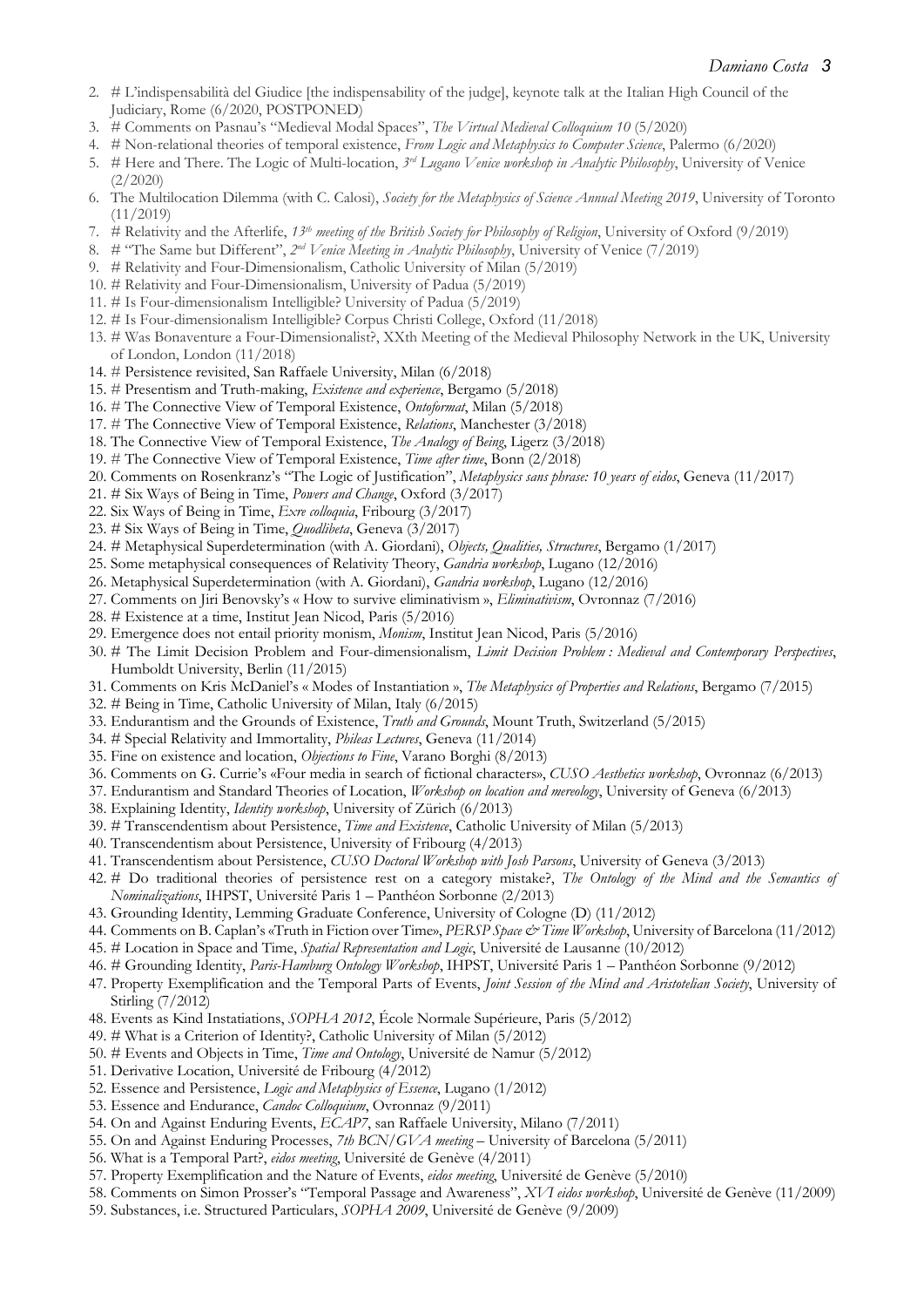60. Substances & Modes of Persistence, *eidos meeting*, Université de Genève (5/2009)

# **PUBLIC OUTREACH**

- 1. Public round table on machine consciousness, Lugano (Switzerland), April 2021
- 2. Interview for USI's series on covid-19, Lugano (Switzerland), May 2020
- 3. Public round table on artificial intelligence, Lugano (Switzerland), October 2019
- 4. Public lecture on the passage of time, Locarno (Switzerland), May 2018
- 5. Public lecture on the passage of time, Lugano (Switzerland), April 2018
- 6. Interview in the Swiss Italian Newspaper "Corriere del Ticino", March 2016
- 7. Public lecture on personal identity, Lugano (Switzerland), April 2015
- 8. Public lecture on personal identity, Mendrisio (Switzerland), April 2015
- 9. Public lecture on temporal passage, Lugano (Switzerland), April 2013
- 10. Interview, Swiss National Radio, on the metaphysics of time, May 2012
- 11. Public lecture on eternalism, Mendrisio (Switzerland), April 2012

# **CONFERENCE ORGANIZATION**

| 2021 | Lugano Philosophy Colloquia<br>A series of online colloquia in philosophy based at USI                                                                                 |
|------|------------------------------------------------------------------------------------------------------------------------------------------------------------------------|
| 2020 | <b>Summer School in Mereology</b><br>A 5-day summer school held in Lugano, Switzerland (POSTPONED)                                                                     |
| 2020 | Lugano Undergraduate Philosophy Conference 2020<br>A 2-day workshop held in Lugano, Switzerland (POSTPONED)                                                            |
| 2019 | The Metaphysics of Quantities II<br>A 2-day workshop held in Lugano, Switzerland                                                                                       |
| 2019 | God and Time III<br>A 2-day workshop held in Lugano, Switzerland                                                                                                       |
| 2019 | Venice International Workshop on Analytic Philosophy<br>A 2-day workshop held in Venice, Italy                                                                         |
| 2019 | Lugano Undergraduate Philosophy Conference 2019<br>A 2-day workshop held in Lugano, Switzerland                                                                        |
| 2018 | Annual Meeting of the Swiss Society for Logic and Philosophy of Science (with A. Facchini and S.<br>Wolf)<br>A 2-day conference held in Lugano, Switzerland            |
| 2018 | International Conference "Aristotle's Metaphysics. Yesterday and Today" (with K. Mulligan, G.<br>Ventimiglia and P. Blum)<br>A 2-day conference held in Palermo, Italy |
| 2018 | Summer School "Aristotle's Metaphysics. Yesterday and Today" (with K. Mulligan, G. Ventimiglia<br>and P. Blum)<br>A 4-day summer school held in Caltanissetta, Italy   |
| 2018 | The Fragmentation of Reality (with J. Plate)<br>A 2-day workshop held in Lugano, Switzerland                                                                           |
| 2018 | Lugano Undergraduate Philosophy Conference 2018<br>A 2-day workshop held in Lugano, Switzerland                                                                        |
| 2017 | Spacetime, Quantities and Location (with C. Calosi)<br>A 1-day workshop held in Lugano, Switzerland                                                                    |
| 2017 | The Metaphysics of Quantities I (with K. Mulligan)<br>A 2-day conference held in Lugano, Switzerland                                                                   |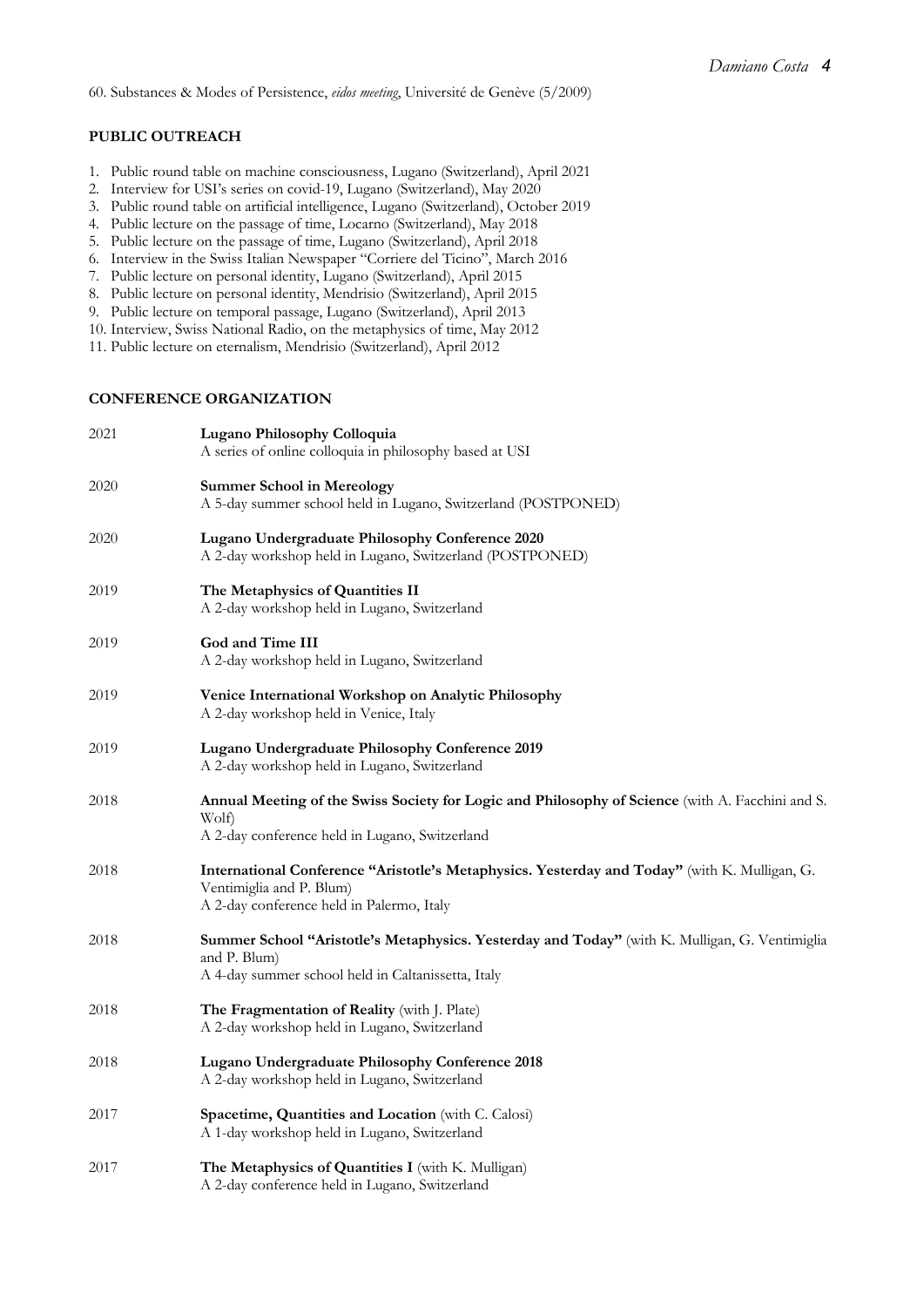| 2015 | Truth and Grounds (with K. Mulligan)<br>A 5-day conference held on Mount Truth, Ascona, Switzerland                                                   |
|------|-------------------------------------------------------------------------------------------------------------------------------------------------------|
| 2015 | The Metaphysics and Phenomenology of Thought (with M. Nida-Rumelin, J. Naito, F. Correia, M.<br>Scarpati)<br>A workshop held in Fribourg, Switzerland |
| 2013 | <b>The Philosophy of Kit Fine</b> (with P. Blum)<br>A 6-day conference held in Villa Borghi, Varano, Italy                                            |
| 2013 | Workshop on location and mereology (with M. Hämmerli)<br>A 1-day workshop held in Geneva, Switzerland                                                 |
| 2013 | Workshop with Josh Parsons (with M. Hämmerli)<br>A 1-day workshop held in Geneva, Switzerland                                                         |
| 2012 | Logic and Metaphysics of Essence (with A. Giordani)<br>A 2-day workshop held in Lugano, Switzerland                                                   |
| 2012 | Topics in the Metaphysics of Properties (with A. Giordani)<br>A 1-day workshop held in Lugano, Switzerland                                            |
| 2012 | Nominalism: A Reassessment (with G. Guigon, G. Rodriguez Pereyra and M. Hämmerli)<br>A 3-day conference held in Geneva, Switzerland                   |

# **EXECUTIVE POSITIONS AND MEMBERSHIPS**

#### 2021 - **Member of the executive committee of philosophie.ch**

Since 2021, I am a member of the executive committee of the Swiss association philosophie.ch aimed at science dissemination and official publisher of the international journal Dialectica.

2017 - **Coordinator of the MAP** – the Research Master in Philosophy – USI, Lugano

In collaboration with Kevin Mulligan, I have created from scratch and currently run the MAP – the Research Master in Philosophy in Lugano. My administrative responsibilities span from curriculum design, selection, recruitment and evaluation of teaching of 25 visiting professors, supervision of collaborators (one PhD assistant, five student assistants), strategic development, marketing, mentoring of students, overseeing day-to-day administration of teaching, institution of international exchange programmes, organization and supervision of academic events, financial budgeting, statistical analysis.

2018 - **Deputy Director**, Institute of Philosophy, Lugano

Since January 2018, I am the de facto main supervisor of the Institute of Philosophy in Lugano (the Rector acts as the ad interim Director of the Institute). On top of my responsibilities as Supervisor of studies, I take also care of supervision of collaborators (one administrative manager, two student assistants), marketing, organization and supervision of academic events, financial budgeting, statistical analysis, relations with other institutions and the press.

2016 - **Supervisor of studies** and **Member of the Faculty Board** – Institute of Philosophy, Lugano

The Supervisor of studies at the Institute acts as a typical UK director of undergraduate studies, overseeing curriculum design, day-to-day administration of teaching, taking care of the selection, recruitment and evaluation of teaching of the 20 visiting professors of the Institute, mentoring of students. In my capacity as a member of the Faculty Board, I contribute to the strategic planning and financial budgeting of the Faculty.

#### 2010 - **Member** – Eidos, the Centre in Metaphysics

Members of Eidos are allowed to participate in the Eidos weekly research meeting as well as in the yearly conference.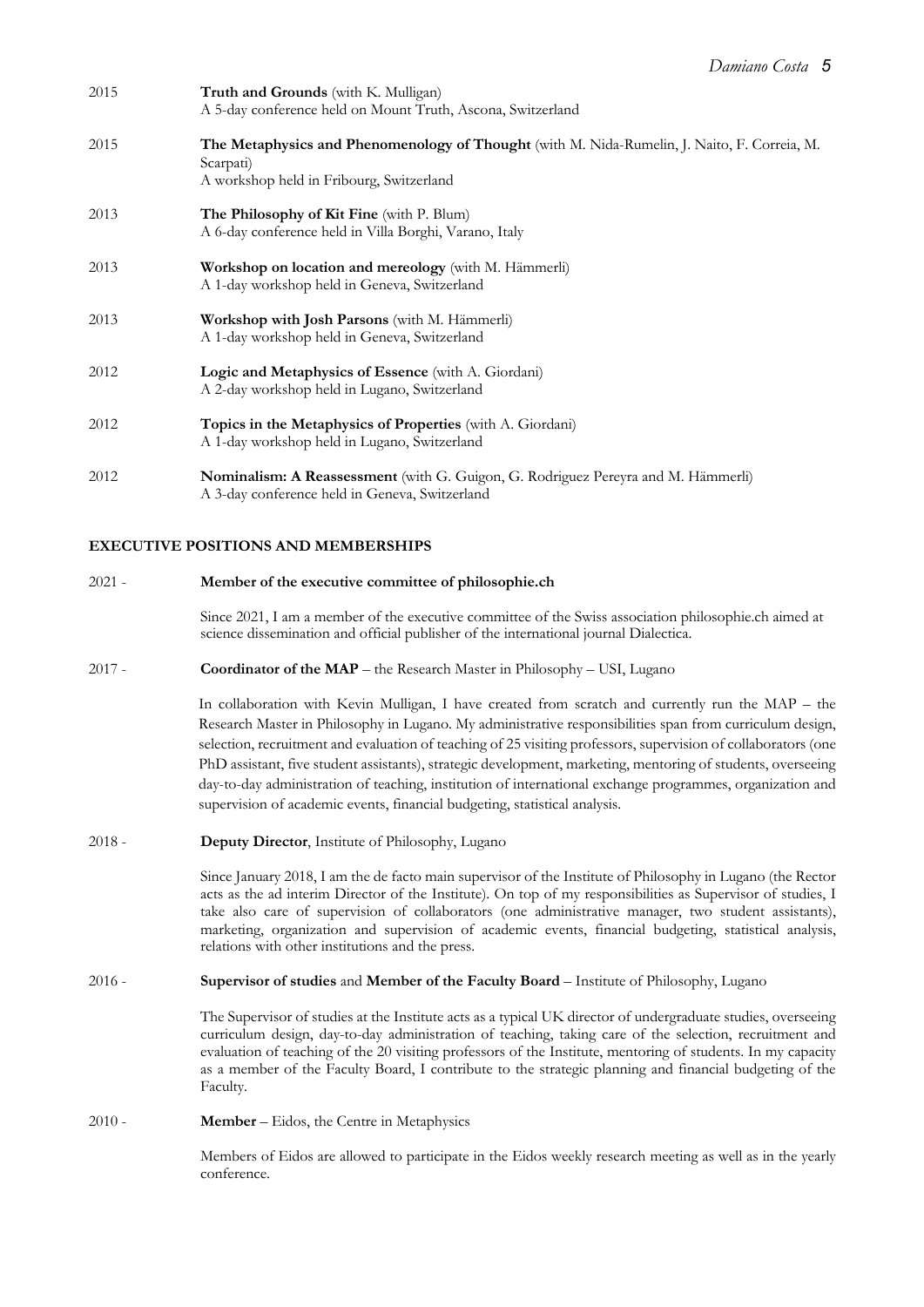# 2016, 2017-18 **Deputy Director** (2016) and then **Director** (2017-18) – Aristotle College

Aristotle College is a private university college in Lugano. It offers board, lodging and a supplementary training to 25 students of any of Lugano's universities, which are selected on the basis of merit. My duties included student selection and mentoring, design of the supplementary training, financial budgeting, relations with other institutions and private sponsors.

# 2010 - 2013 **Member of the editorial committee** – Dialectica, An International Journal of Philosophy

My duties included internal refereeing, selection of external referees, participation in the final decisions of the papers I have internally refereed.

# **TEACHING EXPERIENCE**

## **Graduate courses**

| Time (Lugano, English, with C. Calosi)                       | 2021 |
|--------------------------------------------------------------|------|
| Existence (Lugano, English)                                  | 2020 |
| The Metaphysics of Time (Lugano, English)                    | 2020 |
| Temporal Existence (Corpus Christi College, Oxford, English) | 2019 |
| Time in Philosophy (Lugano, English)                         | 2019 |
| The Metaphysics of Time (Lugano, English)                    | 2019 |
| Time in Philosophy (Lugano, English)                         | 2018 |
| The Metaphysics of Time (Lugano, English)                    | 2018 |
| Time in Philosophy (Lugano, English)                         | 2017 |
| Metaphysics (Geneva, French)                                 | 2015 |
| Normativity (Geneva, French, with Julien Deonna)             | 2015 |
| Problems in Metaphysics (Geneva, English, with others)       | 2013 |

## **Undergraduate courses**

| Philosophy of Mind (Lugano, Italian, with P. Natali)                      | 2020 |
|---------------------------------------------------------------------------|------|
| Metaphysics and Its History (Lugano, Italian, with P. Natali)             | 2020 |
| Philosophy of Mind and Its History (Lugano, Italian, with P. Natali)      | 2019 |
| Philosophy of Mind and Its History (Lugano, Italian)                      | 2018 |
| Philosophy of Mind and Its History (Lugano, Italian)                      | 2017 |
| Philosophy of Time (Lugano, Italian)                                      | 2017 |
| Metaphysics (Geneva, French)                                              | 2017 |
| Philosophy of Time (Geneva, French)                                       | 2017 |
| Logic (Lugano, Italian)                                                   | 2017 |
| Philosophy of Mind and Its History (Lugano, Italian)                      | 2016 |
| Logic (Lugano, Italian)                                                   | 2016 |
| Personal Identity (Fribourg, French, with M. Nida-Ruemelin)               | 2016 |
| Reading seminar (Fribourg, German, with M. Nida-Ruemelin)                 | 2015 |
| Philosophy of Mind (Lugano, Italian)                                      | 2015 |
| Logic (Lugano, Italian, with A. Giordani)                                 | 2015 |
| Seminar on Universals (Fribourg, French and German)                       | 2014 |
| Logic (Lugano, Italian, with A. Giordani)                                 | 2013 |
| Philosophy of Mind and Its History (Lugano, Italian, with G. Ventimiglia) | 2012 |
| Seminar in Metaphysics (Geneva, French, with O. Massin)                   | 2012 |
| Reading Seminar (Geneva, French, with others)                             | 2012 |
| Logic (Lugano, Italian, with A. Giordani)                                 | 2012 |
| Reading Seminar (Geneva, French, with others)                             | 2011 |
| Logic (Lugano, Italian, with A. Giordani)                                 | 2011 |

## **Graduate dissertation supervision in Philosophy**

Vanessa Bruseghini (Lugano, 2021 - expected) Federica Sbiroli (Lugano, 2020) Daniele Garancini (Lugano, 2019) Alberto Tassoni – Master dissertation (Lugano, 2019)

#### **Undergraduate dissertation supervision in Philosophy**